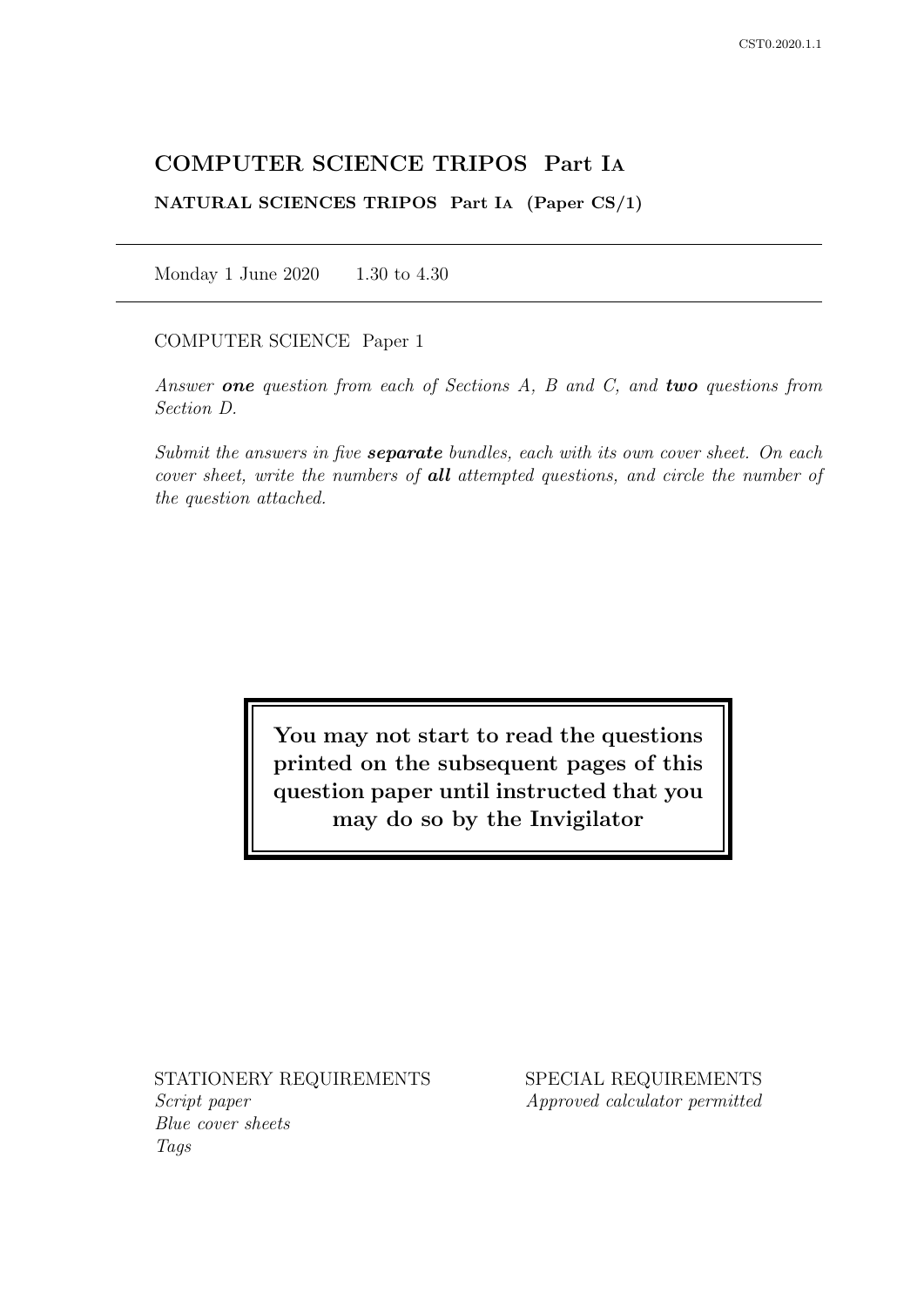## SECTION A

#### 1 Foundations of Computer Science

You need to write OCaml code to help a local park ranger count the different types of trees present in a region of Cambridgeshire woodland.

(a) Define an OCaml type tree that can distinguish between an *oak*, *birch* or *maple* tree, and also any other species with an arbitrary string name.

[1 mark]

- (b) Define two OCaml values with the following signatures:
	- $(i)$  val describe : tree  $\rightarrow$  string that accepts a tree parameter and returns a human-readable string.
	- $(ii)$  val identify : string  $\rightarrow$  tree that accepts a lowercase string parameter and returns a tree.

Explain briefly how the OCaml compiler can statically check if you have handled all the input possibilities for the input parameters to describe and identify.

[4 marks]

 $(c)$  Define a type stree that only distinguishes between three species *oak*, *birch* or maple and no others. Implement functions for the following signatures with similar functionality to the earlier identify function:

val identify\_exn : string -> stree val identify\_opt : string -> stree option

Briefly discuss the tradeoffs between your two approaches. [5 marks]

- (d) You now need to implement a simple simulator before starting real surveys. Trees will occur in the following fixed infinite sequence: oak, birch, oak, maple, maple, and then repeat from the beginning.
	- (i) Define a function val spotter : unit  $\rightarrow$  stree that will return the sequence of trees when called multiple times. [5 marks]
	- $(ii)$  Define a purely functional alternative spotter that calculates the next stree in sequence, using only the input arguments to the function to calculate the return value. Write down an example application of this function with the input arguments and the expected output result. (*Hint*: you may need to pass in the complete sequence as one of the arguments.) [5 marks]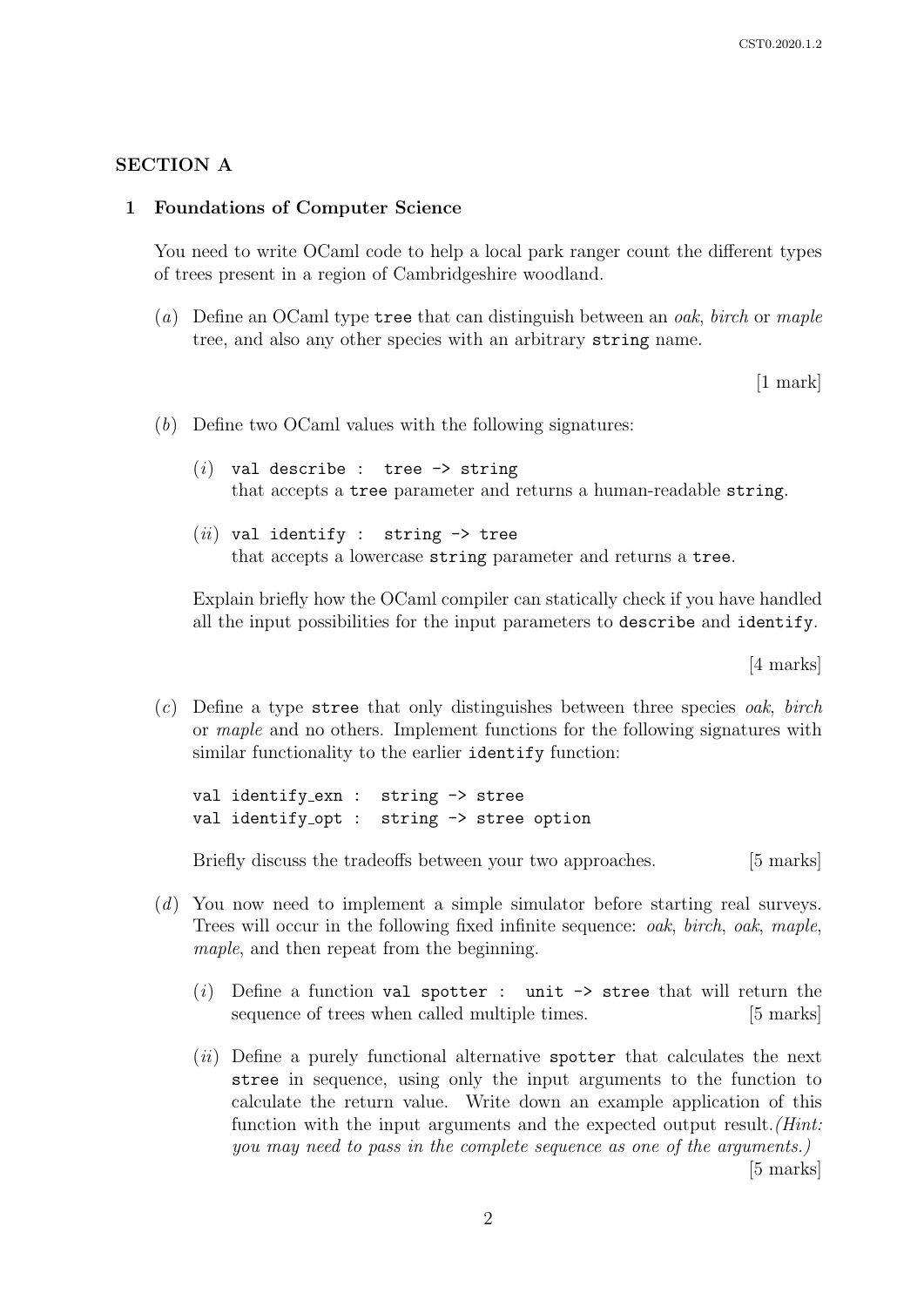## 2 Foundations of Computer Science

In this exercise, we will develop a game engine to play a simplified version of the game of Mastermind.

In simplified Mastermind, player A selects a list of n colours among 3 possible colours: Red, Green and Blue (e.g., [Red; Red; Green; Blue] if  $n = 4$ ). Player B has to guess player A's list of colours by proposing lists of colours in sequence until she finds the list proposed by player A. Every time player B proposes a list of colours, she gets feedback in the form of a number x.  $(x$  is the number of colours that are in the correct position). For example, if player A's list is [Red; Red; Green; Blue] and player B guessed [Red; Green; Green; Red], then  $x = 2$  (the first Red and second Green are at the right positions). Note that  $x \leq n$ .

- (a) Define a type colour to represent a colour. [2 marks]
- (b) Given two colour lists, write a function feedback that returns x. The first argument a is the list of player A, and the second argument b is a list of player B. Raise a SizeMismatch exception if the lengths of both lists do not match. You may need to introduce a helper function. [4 marks]
- (c) Using currying, define a test function that takes a list proposed by player B and returns x. This function should assume that player  $A$ 's list is [Blue; Green;  $\pmb{\quad \text{Red} }. \tag{2 marks}$
- (d) What is the type of test in Part  $(c)$ ? [2 marks]
- (e) Write a function generate lists that generates all possible colour lists of a given length n. The function takes a single argument n. You may use the concatenation operation @ and List.map function. Tip: generate 2 should output  $3^2 = 9$  lists. [6 marks]
- (f) Given a colour list of player B and a feedback x, write a function valid lists that takes two arguments b and x and returns all possible lists that player A could have chosen (such that they match the feedback given to player B). You may use generate lists, feedback, List.length and/or List.filter.

[4 marks]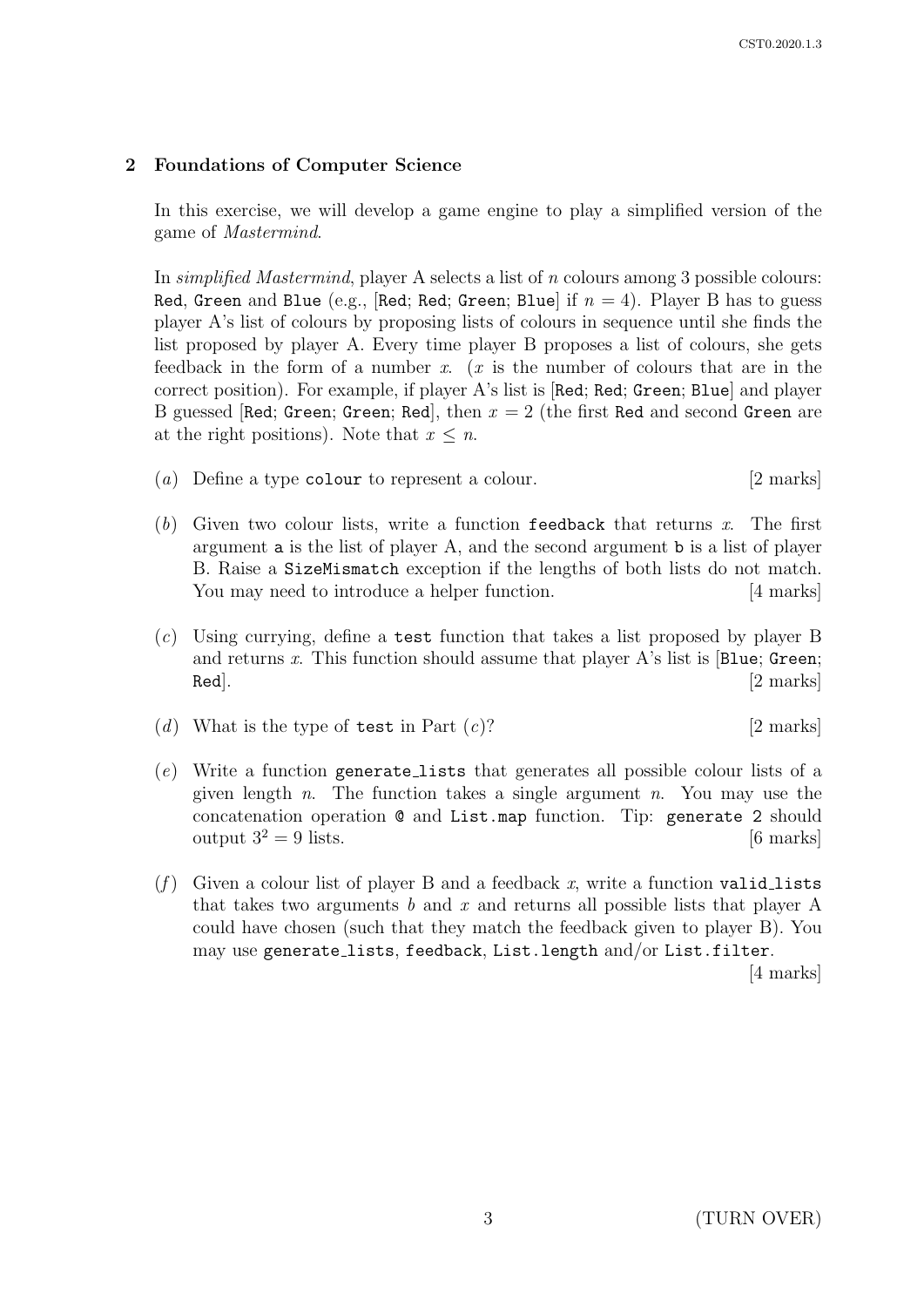## SECTION B

## 3 Object-Oriented Programming

You have been asked to implement a user-interface component ButtonCanvas which is both a button that can be clicked by the user and a canvas which the user can draw on.

Your existing code contains a Button class and a Canvas class. Both of these extend GuiComponent.

| $\left( a\right)$ | ButtonCanvas could be built using <i>multiple inheritance</i> . What does this mean<br>in this context? | [2 marks]           |
|-------------------|---------------------------------------------------------------------------------------------------------|---------------------|
|                   | $(b)$ Give two reasons why this might be desirable.                                                     | $[2 \text{ marks}]$ |
|                   | $(c)$ Give two complexities that arise in this case.                                                    | $[2 \text{ marks}]$ |

- (d) Java interfaces originally contained only abstract methods and static final fields. How did this restriction avoid the complexities of extending multiple classes? [3 marks]
- (e) Draw a UML diagram for building ButtonCanvas using abstract interfaces rather than multiple inheritance. Explain how your design attempts to preserve the desirable properties arising from multiple inheritance.

You do not need to recall the exact UML specification, instead you may provide a key explaining your notation. [9 marks]

 $(f)$  Recent versions of Java added default methods to interfaces. What is the impact of this with respect to multiple inheritance? [2 marks]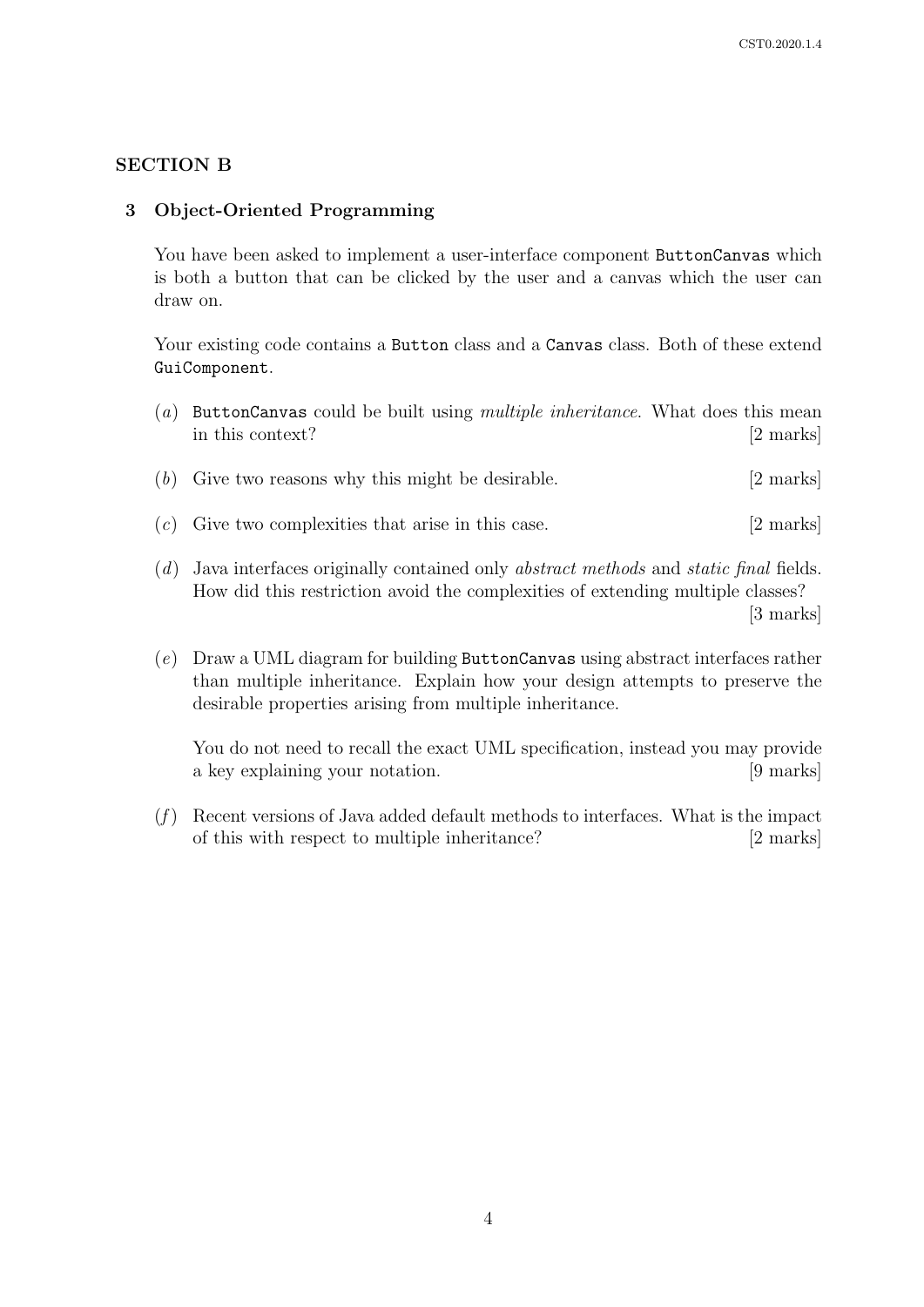## 4 Object-Oriented Programming

(a) Describe the differences between primitive types and objects in Java. Consider:

|  | $(i)$ the values they contain | [1 mark] |
|--|-------------------------------|----------|
|--|-------------------------------|----------|

- $(ii)$  where they are stored in memory [1 mark]
- $(iii)$  how they interact with Java *references* [1 mark]
- (b) What are auto-boxing and auto-unboxing? Give an example of how they might cause an exception to be thrown. [4 marks]
- (c) Consider the following code in which any arbitrary Java type (primitive or object) could be substituted for T.

void f(T t) { /\* ... \*/ }  $T t1 = \frac{\cancel{x}}{\cancel{x}} \dots \cancel{x}$  $f(t1);$ 

For which substitutions of T can we guarantee that the value in t1 is unchanged after the invocation of  $f(t1)$ ? Justify your answer. [3 marks]

- (d) Explain how Java's implementation of generics precludes substituting T with a primitive type. [2 marks]
- (e) You are asked to redesign the standard library to incorporate an immutable list. Explain the relative merits of:

| (i) | MutableList being a subtype of ImmutableList                     | $[2 \text{ marks}]$ |
|-----|------------------------------------------------------------------|---------------------|
|     | $(ii)$ ImmutableList being a subtype of MutableList              | [2 marks]           |
|     | $(iii)$ ImmutableList and MutableList having no common supertype | [2 marks]           |

 $(iv)$  ImmutableList and MutableList both subtyping CommonList [2 marks]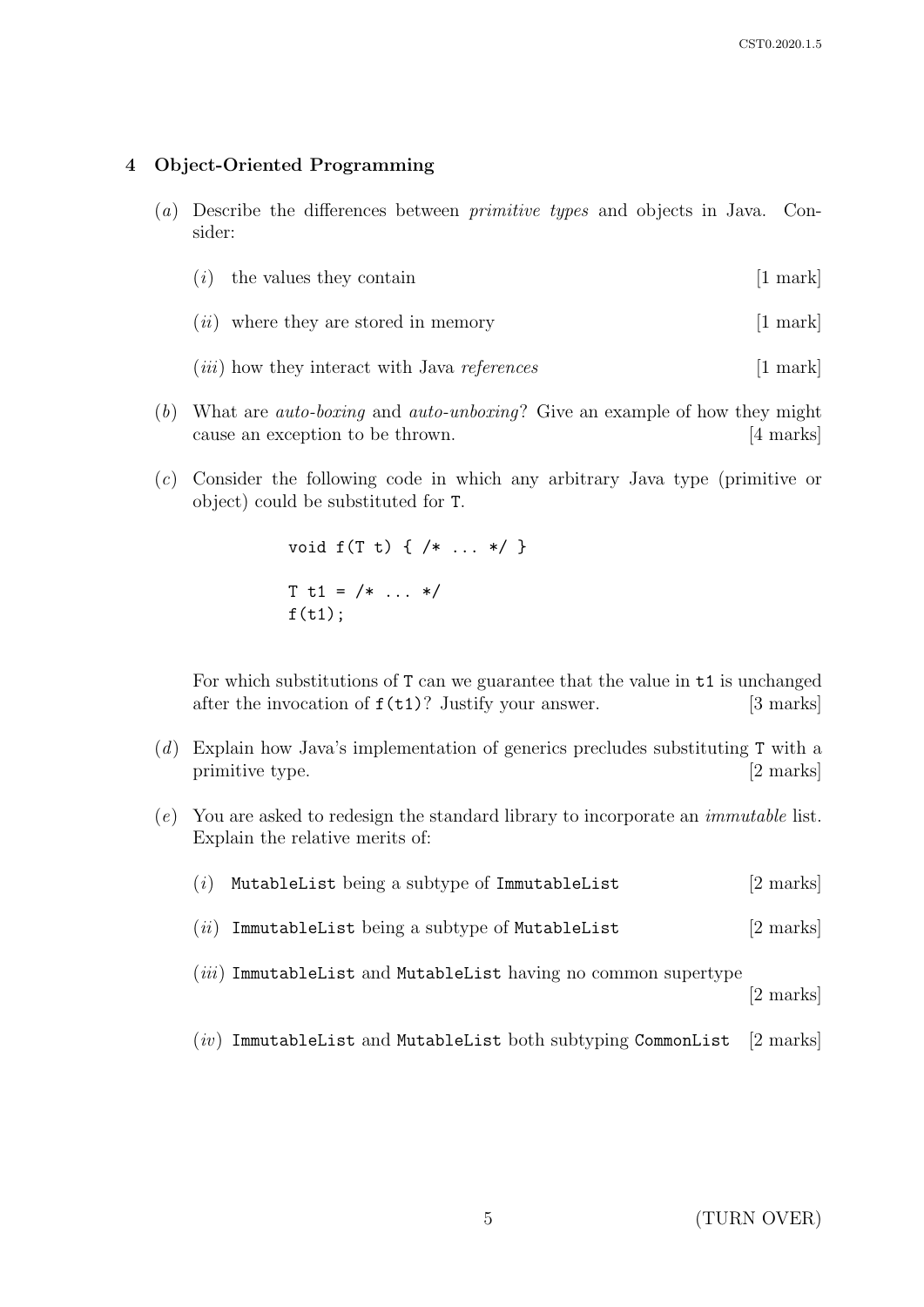[3 marks]

## SECTION C

#### 5 Introduction to Probability

(a) You are looking forward to the European Cup 2020. The tournament is going to last for 30 days. Each day during the tournament, you want to invite all of your 100 classmates to your house. But people might be busy on any given day, so you expect each classmate to come with probability 0.03 on each day, and they show up independently of one another. Let  $X$  denote the number of classmates that show up on any given day.

*Note:* In parts  $(ii)$ ,  $(iii)$  and  $(iv)$  you do **not** have to compute explicit numerical values.

- $(i)$  Give the exact and approximate distributions of X along with parameters. Explain why the approximation is valid. [3 marks]
- $(ii)$  What is the approximate probability that between 2 and 4 classmates, inclusive, show up on any given day? [3 marks]
- (*iii*) What is the exact probability that at least 2 classmates show up on any given day? [3 marks]
- $(iv)$  What is the probability that there will be more than 27 days where at least 2 classmates show up? [3 marks]
- (b) Suppose that each classmate is asked to arrive at 8pm, but the actual arrival time differs in minutes by a continuous uniform distribution  $[-\theta, +\theta]$ , where  $\theta$  is an unknown parameter. Your data set  $Y_1, Y_2, \ldots, Y_k$  is a realisation of independent random samples from that distribution, for some integer  $k \geq 1$ .
	- (i) Show that

$$
T = \frac{3}{k} \cdot (Y_1^2 + Y_2^2 + \dots + Y_k^2)
$$

is an unbiased estimator for  $\theta^2$ 

- (*ii*) Is  $\sqrt{T}$  also an unbiased estimator for  $\theta$ ? [1 mark]
- (*iii*) Justify your answer in  $(b)(ii)$ . [4 marks]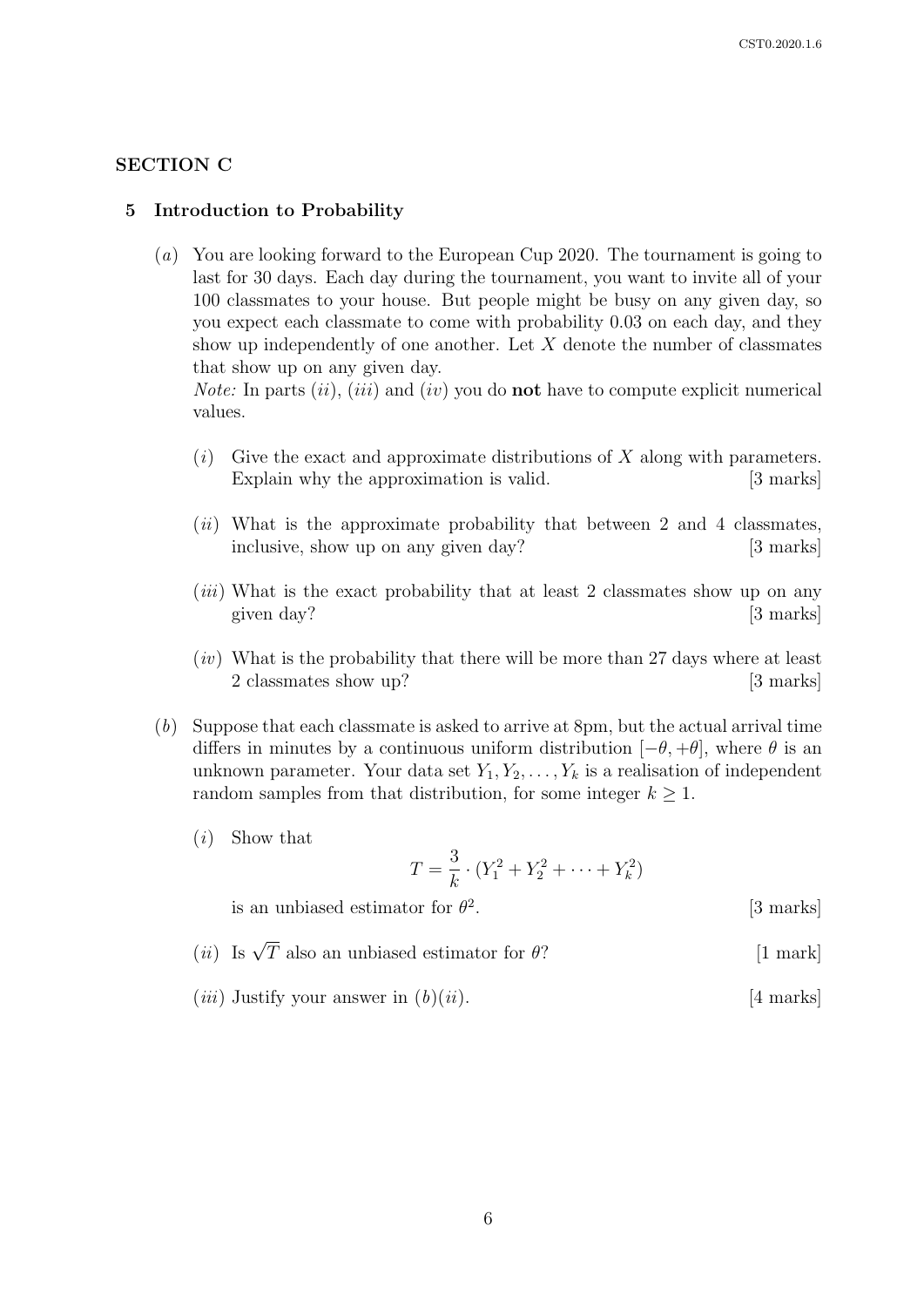## 6 Introduction to Probability

(a) Give the probability mass function of each of the three distributions:

|  | $(i)$ Poisson distribution, | [2 marks] |
|--|-----------------------------|-----------|
|--|-----------------------------|-----------|

- $(ii)$  Bernoulli distribution,  $[2 \text{ marks}]$
- $(iii)$  Binomial distribution. [2 marks]
- (b) The football association has asked you to analyse the England team football matches from previous big tournaments. For each of the three situations below, choose a suitable distribution and compute its expectation and variance. *Note:* In Part  $(b)(ii)$  you do **not** have to compute explicit numerical values.
	- (i) You analyse 2000 penalty kicks from the last 10 years of big tournaments. It turns out that 1200 of those 2000 penalty kicks were goals. A penalty kick is chosen at random. Let X be a success if a goal is scored.  $\lbrack 2 \rbrack$  marks
	- (ii) Consider again the setting from  $(b)(i)$ . If you pick 50 penalty kicks without replacement, let Y be the number of missed goals out of that sample. [2 marks]
	- (iii) Taking into account all games from the last 10 years of big tournaments, the England football team scored an average of 1 goal every 30 minutes. Let Z be the number of scored goals during a match of 90 minutes.

[2 marks]

(c) Consider the following table displaying the joint distribution of two random variables  $X$  and  $Y$ .

|                |    | $\mathcal{X}$ |      |                |
|----------------|----|---------------|------|----------------|
| U              |    |               | $+1$ | ${\bf P}[Y=y]$ |
|                | 77 | ??            |      |                |
|                |    | ??            | ??   | Q              |
| $+1$           | ?? |               | ??   |                |
| ${\bf P}[X=x]$ |    |               | 22   |                |

- (*i*) Complete the table above.  $[2 \text{ marks}]$
- (*ii*) Compute  $\mathbf{E}[X]$  and  $\mathbf{E}[Y]$ . [2 marks]
- (*iii*) Define independence of two discrete random variables. Are  $X$  and  $Y$  given above independent? Justify your answer. [2 marks]
- $(iv)$  Define the covariance of two random variables. What is the covariance between  $X$  and  $Y$  given above? Justify your answer. [2 marks]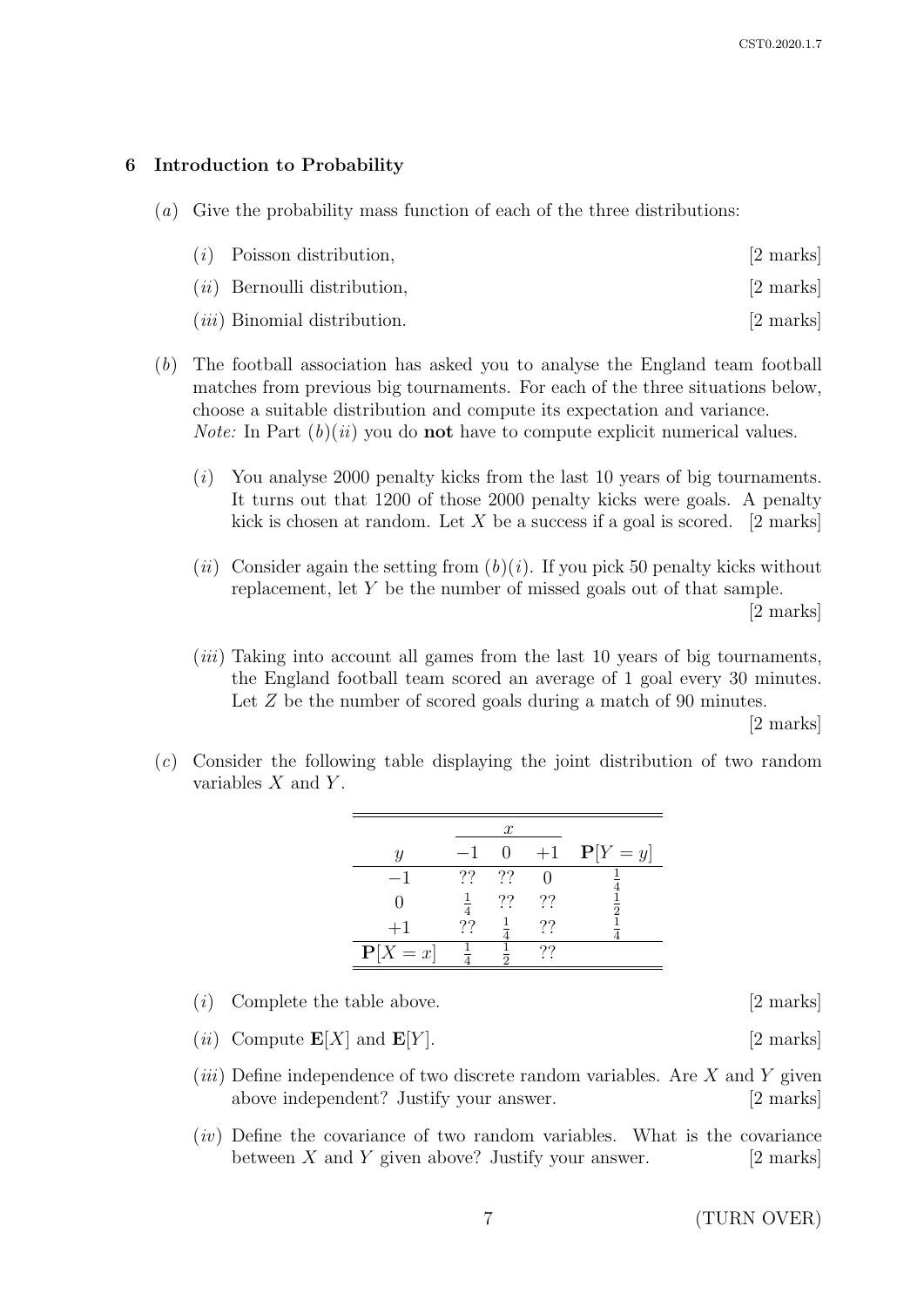### SECTION D

#### 7 Algorithms

Consider binary trees whose nodes have three fields: key (a single character between U and Z), left subtree, right subtree, with the two subtrees either both empty or both non-empty. Assuming suitable constructors, indicate an empty tree as T() and a non-empty tree as T(key, leftSubtree, rightSubtree).

(a) Define unambiguous pre-order, in-order and post-order representations for such a tree t, called  $r_{pre}(t)$ ,  $r_{in}(t)$ ,  $r_{post}(t)$ , consisting of strings over the {U, V, W, X, Y, Z, (, )} alphabet, with balanced brackets, with three characters (two brackets and a letter) for each node, starting and finishing with a bracket unless t is empty. Formally describe your three representations for a generic tree t, then produce the corresponding strings for the following tree. [6 marks]



(b) In this obfuscated pseudocode, the input v0 is a syntactically correct  $r_{post}(\tau)$ . Clearly explain  $(i)$  the purpose of the code;  $(ii)$  how it works; and  $(iii)$  how one should invoke it. Substitute meaningful explanatory identifiers for those  $T_x$ ,  $v_y$ and  $m_z$ . Identifiers v4 and v6 are worth more marks than the others. [7 marks]

```
0 class T1:
1 # data members of objects of type T1
2 v2: T14 of T3
3 v4: T12
4 v6: T13
5
6 def m5(v(0))7 if v0 is "":
8 return T3()
9 else:
10 for v9 in v0:
11 m10(v9)
12 return v2.pop()
13
14 def m10(v11):
15 if v11 is one of {"U", "V", "W", "X", "Y", "Z"}:
16 v6 = v4 is ")"
17 else if v11 is ")":
18 if v6:
19 v8 = v2.pop(); v7 = v2.pop()
20 else:
21 v8 = null; v7 = null22 v2.push(T3(v4, v7, v8))
23 v4 = v11
```
- (c) Explain in detail (i) how line 16 works, and (ii) why v4 will never be uninitialised when line 16 is executed. [4 marks]
- (d) Write clear pseudocode that takes a Tree t and returns  $r_{in}(\tau)$ . [3 marks]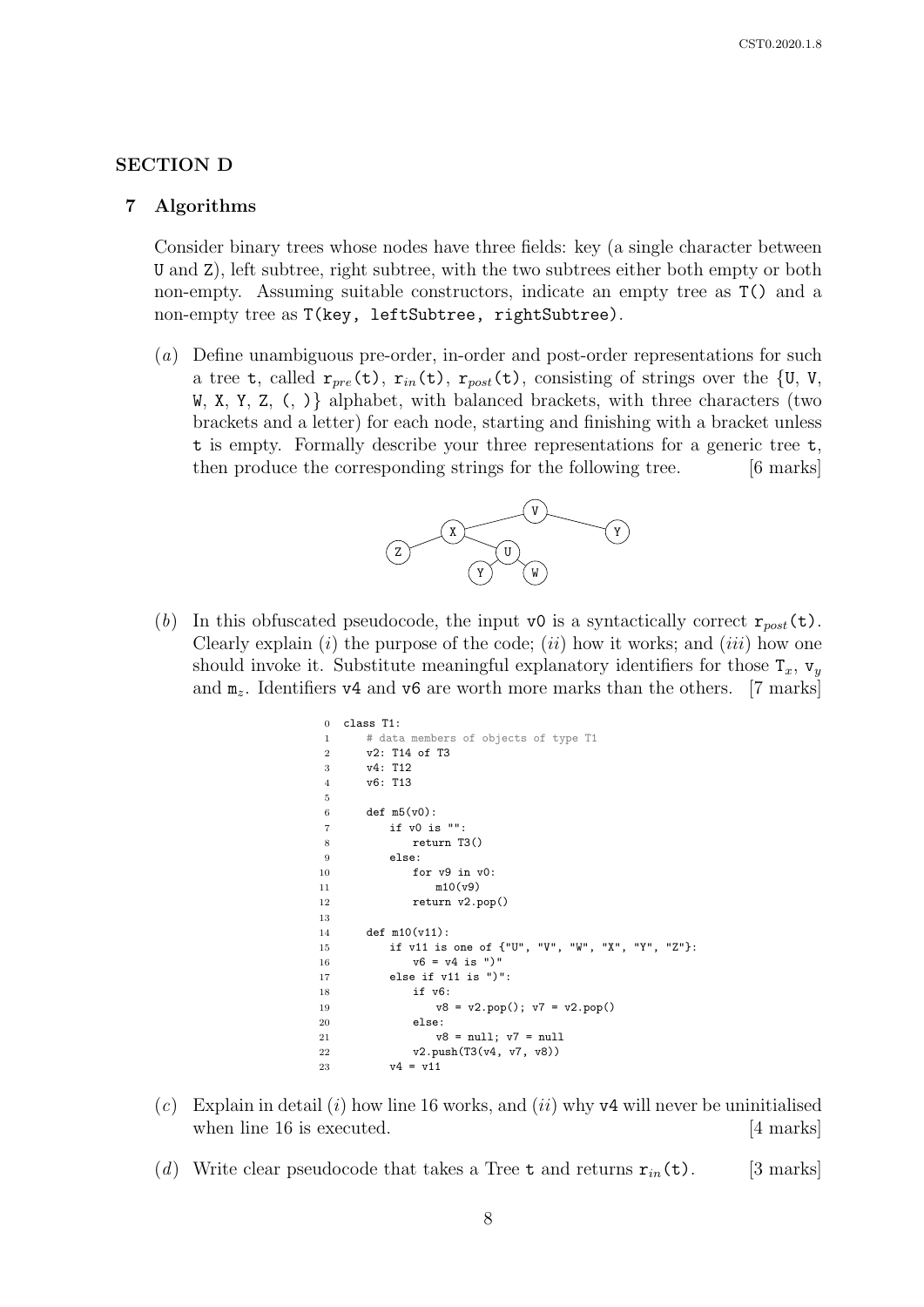## 8 Algorithms

Reminder:

$$
f(n) \in \Theta(g(n))
$$

⇐⇒

 $\exists n_0, c_1, c_2 \in \mathbb{R}_{>0}$  such that  $\forall n > n_0 : 0 < c_1 g(n) \le f(n) \le c_2 g(n)$ .

- (a) For the bubblesort algorithm, state its best-case  $\Theta$  complexity and describe, for any given input of arbitrary size  $n$ , one permutation that would trigger this best-case behaviour. Then give the corresponding permutation of [0, 1, 2, 3, 4, 5, 6, 7, 7, 7]. Then repeat the above for the worst case: state the Θ complexity, saying when it is achieved, and exhibit as a concrete example a permutation of the 10 numbers given. [4 marks]
- (b) Repeat Part  $(a)$  for the heapsort algorithm. [4 marks]
- $(c)$  Repeat Part  $(a)$  for the basic quicksort algorithm, where the pivot is simply chosen as the last element in the range. [4 marks]
- (d) Write clear and efficient pseudocode to eliminate all duplicates from a linked list of n elements, without changing the order of the remaining elements. Then derive and justify its  $\Theta$  complexity. [4 marks]
- (e) [Hint: The  $\Omega$  notation, like the  $\Theta$  notation, is typically used to describe the asymptotic behaviour of a worst-case cost function  $f(n)$ . When we say, by extension, that a certain task has a complexity bound of  $\Omega(q(n))$ , we mean that this bound applies to the worst-case cost function of every possible algorithm that could solve that task.]

Give a formula for  $f(n) \in \Omega(g(n))$ , in a format similar to that of the Reminder above, and briefly explain it. Then derive, with a clear justification, a tight  $\Omega$ complexity bound for the task of eliminating all duplicates from a linked list of  $n \text{ elements.}$  [4 marks]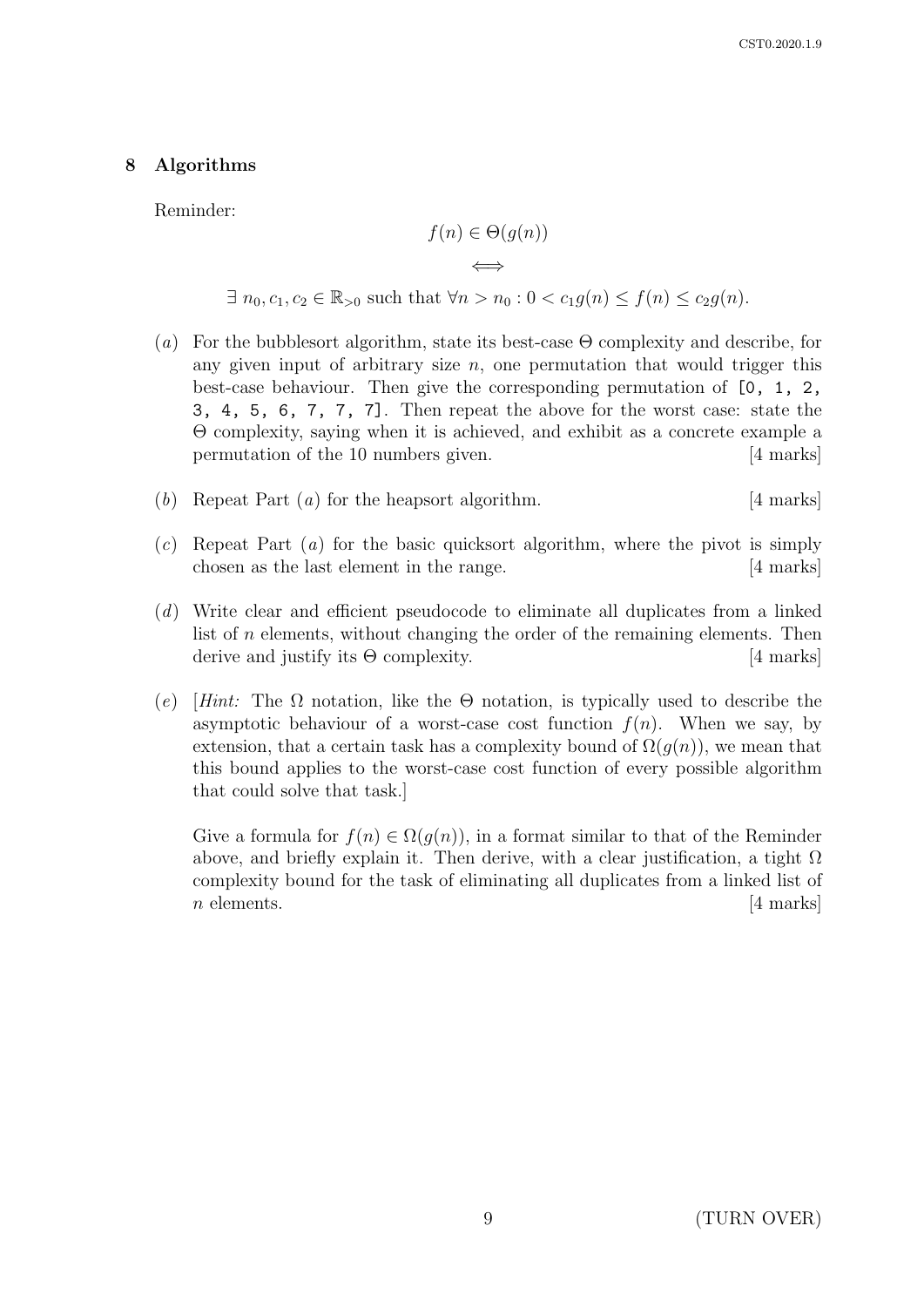## 9 Algorithms

We are given a directed graph  $g = (V, E)$ . A vertex  $v \in V$  is said to be an *origin* if for any other vertex  $w \in V$  there is a directed path from v to w.

- (a) Consider the  $dfs\_recursive(g, s)$  algorithm as described in lecture notes. Show carefully that, once it terminates, if it has visited a vertex  $v$  then it has also visited all vertices reachable from  $v$ . [4 marks]
- (b) Suppose g has an origin. Give an algorithm that returns an origin, and which has  $O(V + E)$  running time. [Hint: Consider dfs\_recurse\_all(g). What happens after it visits an origin? [5 marks]
- $(c)$  Suppose g has an origin. Prove that the vertex returned by your algorithm in part  $(b)$  is indeed an origin. [6 marks]
- (d) Give an algorithm that returns all origins, and which has  $O(V + E)$  running time. If the graph has no origins, your algorithm should return an empty set. Explain briefly why your algorithm is correct. [5 marks]